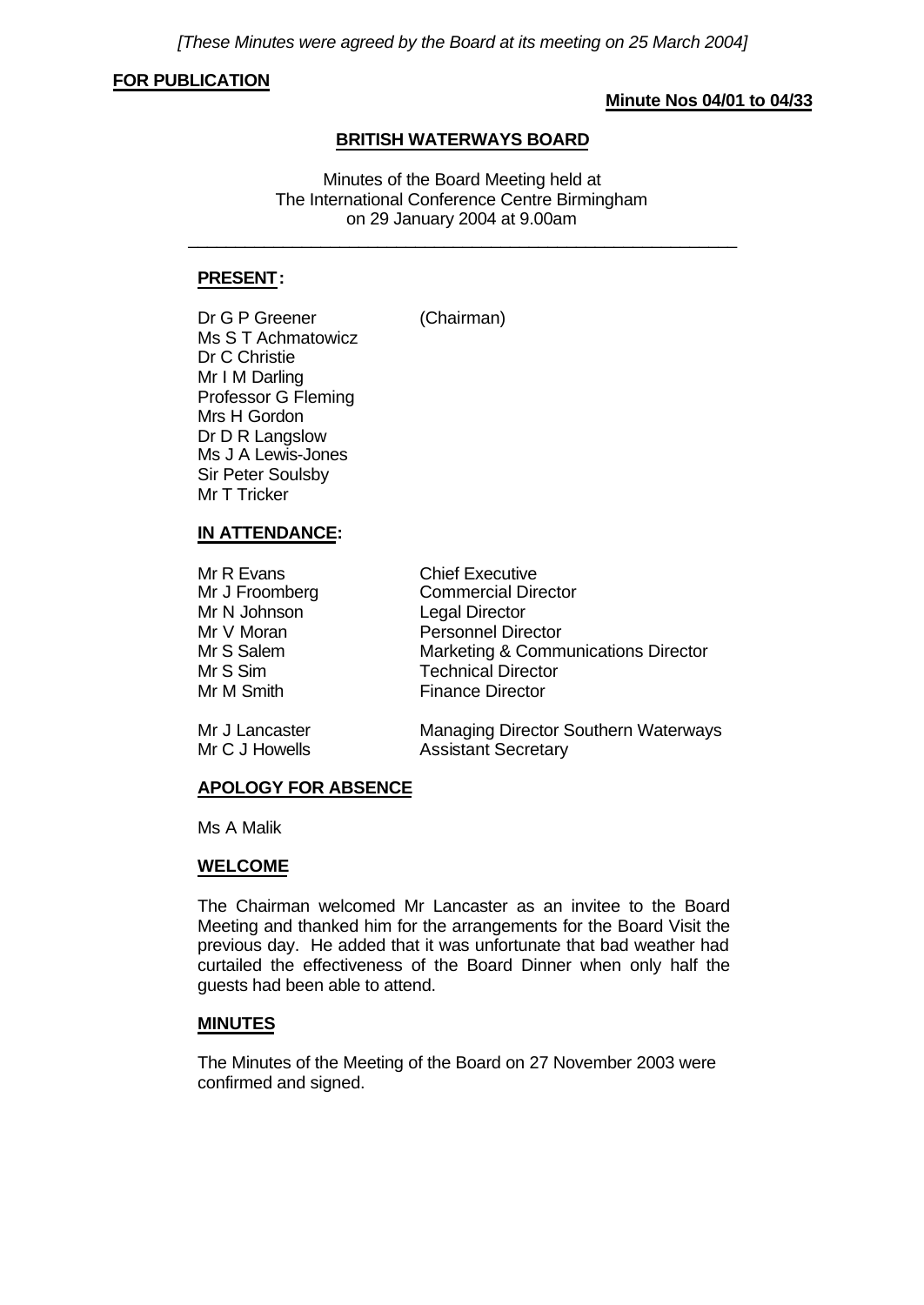## **MATTERS ARISING**

### **Caledonian Canal Commercial Operators (Minute 03/122)**

04/01 The Chief Executive reported on further progress in discussions with the Caledonian Canal Operators on licence fees. He recalled that the hire and trip-boat operators had already agreed in principle to the new charging regime. There had now been a helpful meeting with the Chairman of the Association of Pleasure Craft Operators, Ann Davis, who had agreed to meet the Chairman of the Caledonian Operators to recommend the proposals to them, including the four hotel operators. The intention was to implement the BW charging system from 1 April 2004.

> The Board welcomed the progress. It was agreed the Scottish Executive should be kept informed. Further, given the importance of securing a satisfactory outcome, it would continue as a Board agenda item.

### **Business Reorganisation (Minute 03/124)**

04/02 The Personnel Director reported on progress in following up issues raised by Board Members when visiting the Yorkshire Waterways in October and especially improving the management dialogue with staff. In particular, monthly team talks were being held in all units with corporate issues fully aired and with a note of the principal points going to both him and the Chief Executive. The Communications Director added that to further improve informal communication within BW, focus groups were being held and the results would be carefully reviewed. The Chairman recommended the use of a proven statistical process based on sampling of issues arising at the meetings.

> Mr Tricker referred to the Board Visit the previous day and to a perception amongst some BW people that the chances of a successful appeal under the performance pay arrangement was minimal. The Personnel Director advised this was not the case. He would circulate a note of the proportion of successful appeals at each stage of the process. Board Members highlighted alternative approaches to appeal panels, particularly concerning the representation of management and staff. The Personnel Director undertook to discuss these outside the meeting, including the optional parallel process of peer group review.

> Also arising from the previous day's visit, Ms Lewis-Jones commented that some waterway operatives felt uncomfortable when in smart new offices and that the accent should always be on "inclusiveness".

## **Sunday Times Best 100 (Minute 03/130)**

04/03 The Personnel Director advised that BW would not be included this year in the Sunday Times Best 100 Employers. The Board agreed to await the full details in March before drawing any conclusions from this. These results would provide the equivalent of a good internal survey.

## **Openness & Accountability(Minute 03/144)**

04/04 The Communications Director confirmed that three responses had been received to BW's Report on the outcome of the consultation.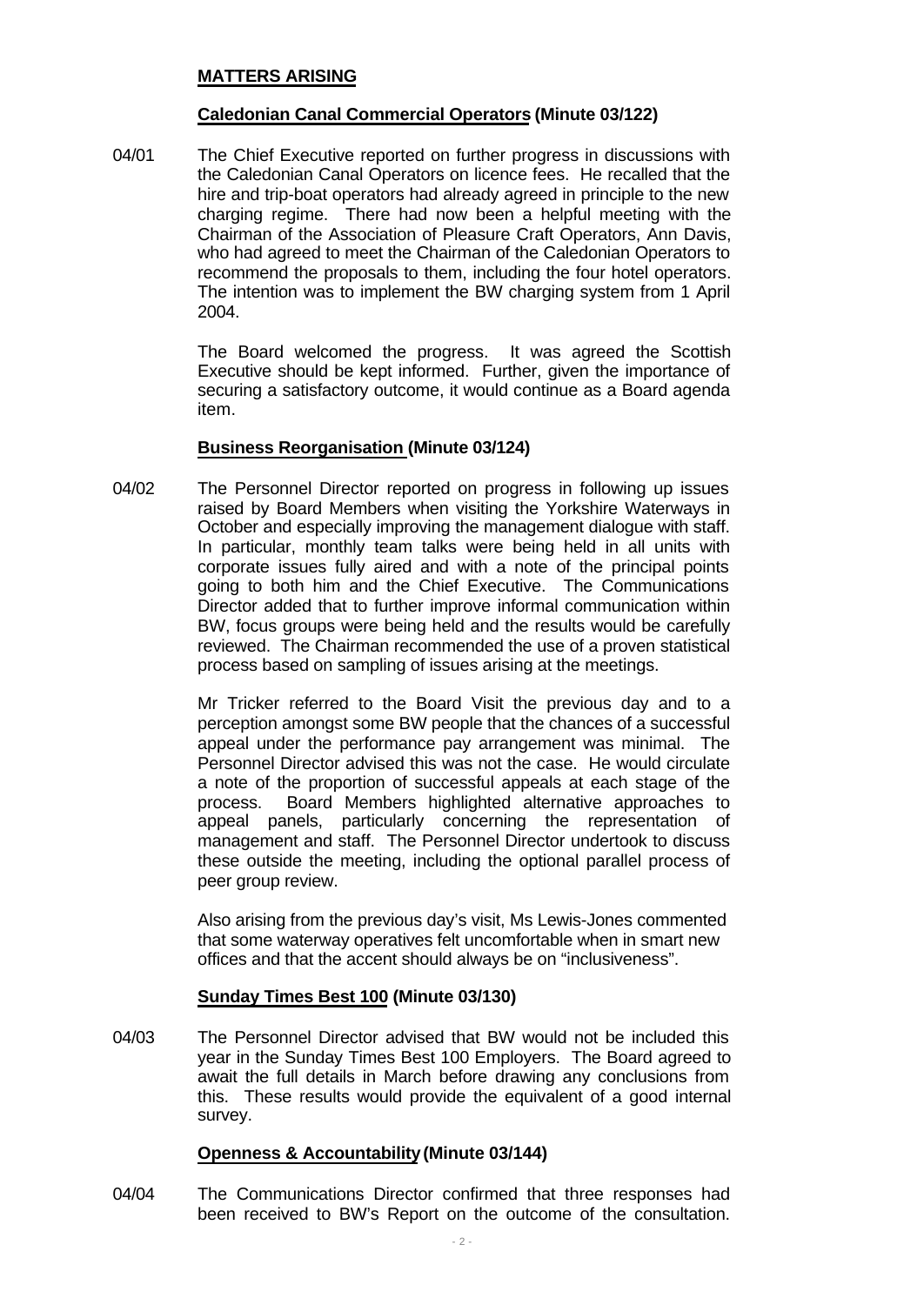These were from the IWA, IWAAC and the Waterways Ombudsman. Mr Salem briefly outlined them. None were felt to contain new evidence or a concern that could not be adequately addressed within the existing proposals. A detailed implementation programme was now being prepared with all arrangements to be in place by September.

A copy of a letter of 27 January from the Chairman to the Waterways Minister, the Rt. Hon. Alun Michael, MP, explaining the outcome of the consultation was tabled.

#### **Non-Executive Directors Remuneration**

04/05 Professor Fleming referred to the Board's discussion in 2003 on the appropriateness of Board Members' remuneration and its decision to take up the issue of benchmarking with other organisations with DEFRA. He asked for an update.

> The Personnel Director responded that DEFRA had embarked upon a full review of the remuneration of non-executive members of boards of all of the bodies it sponsors. Because this was likely to be a long process, he had written to DEFRA with proposals for them to consider now in BW's case. Mr Moran undertook to circulate the reply to this letter to Board Members and keep them informed of progress.

### **Draft Published Board Minutes (Minute 03/143)**

04/06 It was recalled that under its Freedom of Information Act Publication Scheme, the Board had committed to publishing its Minutes. It had asked first to see a "trial" publication copy to illustrate the principles involved.

> The Board considered the draft of the Board Minutes of its November meeting prepared on this basis.

The Legal Director advised that the only need for exclusions in these draft Minutes were on the grounds of commercial confidentially, although there were other grounds for exclusion which could apply on other occasions. The emphasis was on publishing rather than excluding minutes whenever possible, as had been already agreed by the Board. The Board endorsed the approach and agreed that its January Board Minutes would be published following their confirmation at the March meeting.

## **CHIEF EXECUTIVE'S REPORT & FINANCIAL REVIEW**

04/07 The Board noted BWB 3120.

#### **Financial Performance**

04/08 The Finance Director highlighted points arising from the financial performance in the first 9 months and full year outturn forecast.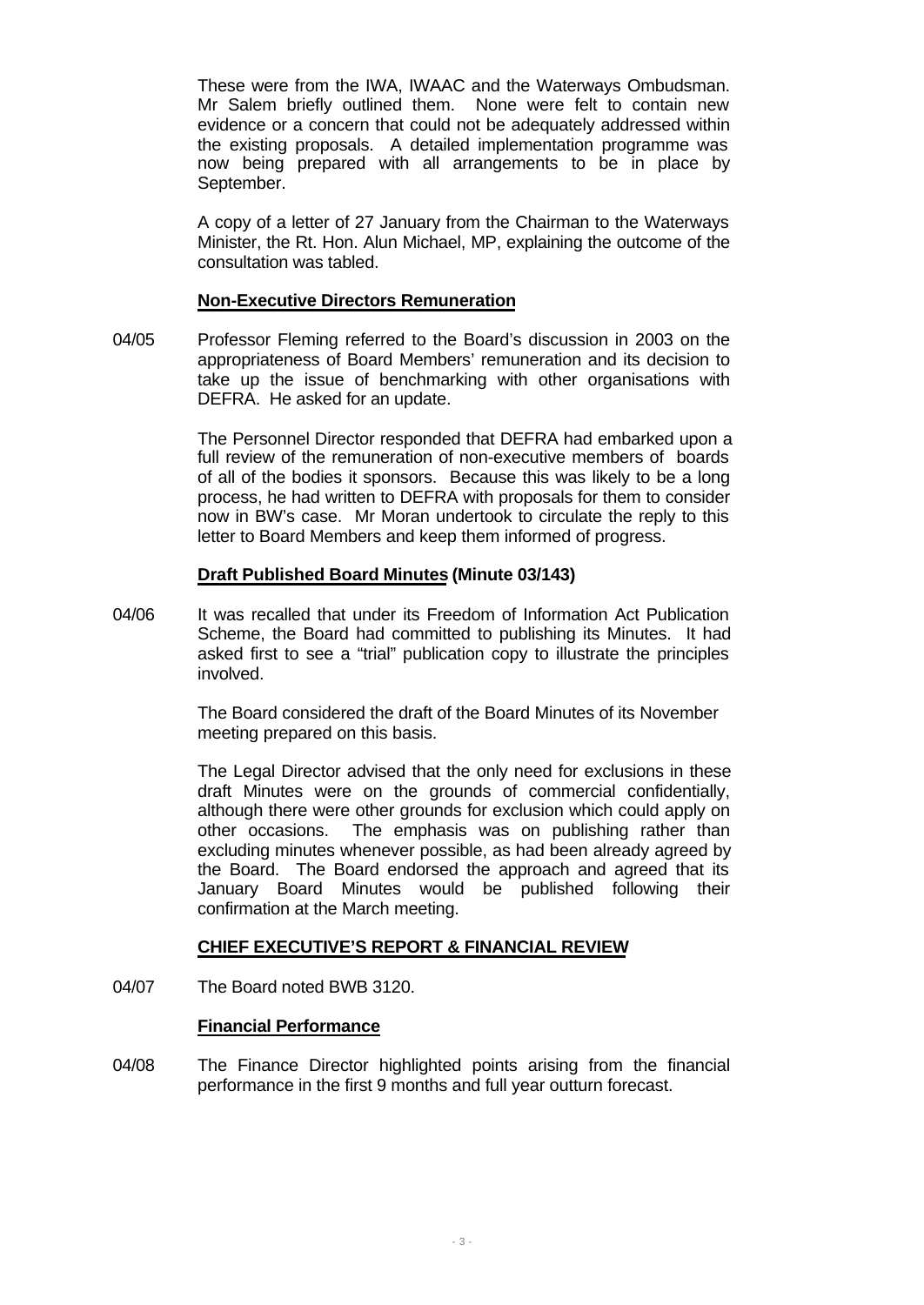#### **Government Funding**

04/09 The Board noted with disappointment the £2.5m cut in grant in 2004/05. This followed the appearance of an unexpected £90m hole in DEFRA's 2004/05 budget. The Chief Executive advised that this disappointment had been conveyed to DEFRA and an explanation of the rationale for the cut had been requested.

> The Board agreed that the request of this information by the Chief Executive was fully justified and should be followed up. This included how the cut had been applied across the different parts of DEFRA and how much of the hole DEFRA had absorbed itself. Providing this information would be consistent with BW's approach to Openness & Accountability, which DEFRA had welcomed.

> Adopting this approach was also felt to be consistent with BW's successful dinner with Government Ministers the previous Autumn. A series of actions continued to flow from that, including impending meetings with the Education Secretary and Mrs Ann Keen MP, PPS to the Chancellor of the Exchequer. The Board agreed it was important to continue to demonstrate to Treasury BW's status as an exemplar and in delivering value for money.

> The Board agreed in regard to the financial consequences of the cut and its relationship with DEFRA that its actions would be solely based on an objective assessment of its longer-term strategic priorities.

#### **3-Year Business Plan 2004-2006**

04/10 The Board received a presentation from the Chief Executive on the 3 year Business Plan. He emphasised that the changes that had been made to this year's plan would ensure that the short/medium term plans/budgets were "joined-up" with the agreed 10-Year Plan strategic objectives. Fully focussed on BW's vision statement the emphasis of the Plan was on doing the things that had to be done better and on resolving difficult issues. This back to basics approach included producing a strategic moorings plan, consistent pricing for services, tackling licence evasion hotspots, getting value from SAP, improving safety and implementing Openness & Accountability.

> In considering the presentation, the Board particularly welcomed the separation of core waterway and restoration scheme third party funding. There would be a continuing commitment to restoration but this would be objective and realistic.

> Reference was made to the link to the Vision Statement and delivery across its four key areas, of which one was to be "largely selfsufficient". The Board asked to receive a note defining this in more detail in advance of its next meeting.

> On the continued commitment by the management team to remove all statutory arrears by 2010 and ahead of the promise of 2012 made in the public domain, the Chief Executive acknowledged the increased risk to these targets given the recent cut in grant.

> On ISIS, the Board noted the major change to its business plan in the mix of development activity with a move from land trading to direct residential development. Following a full explanation from the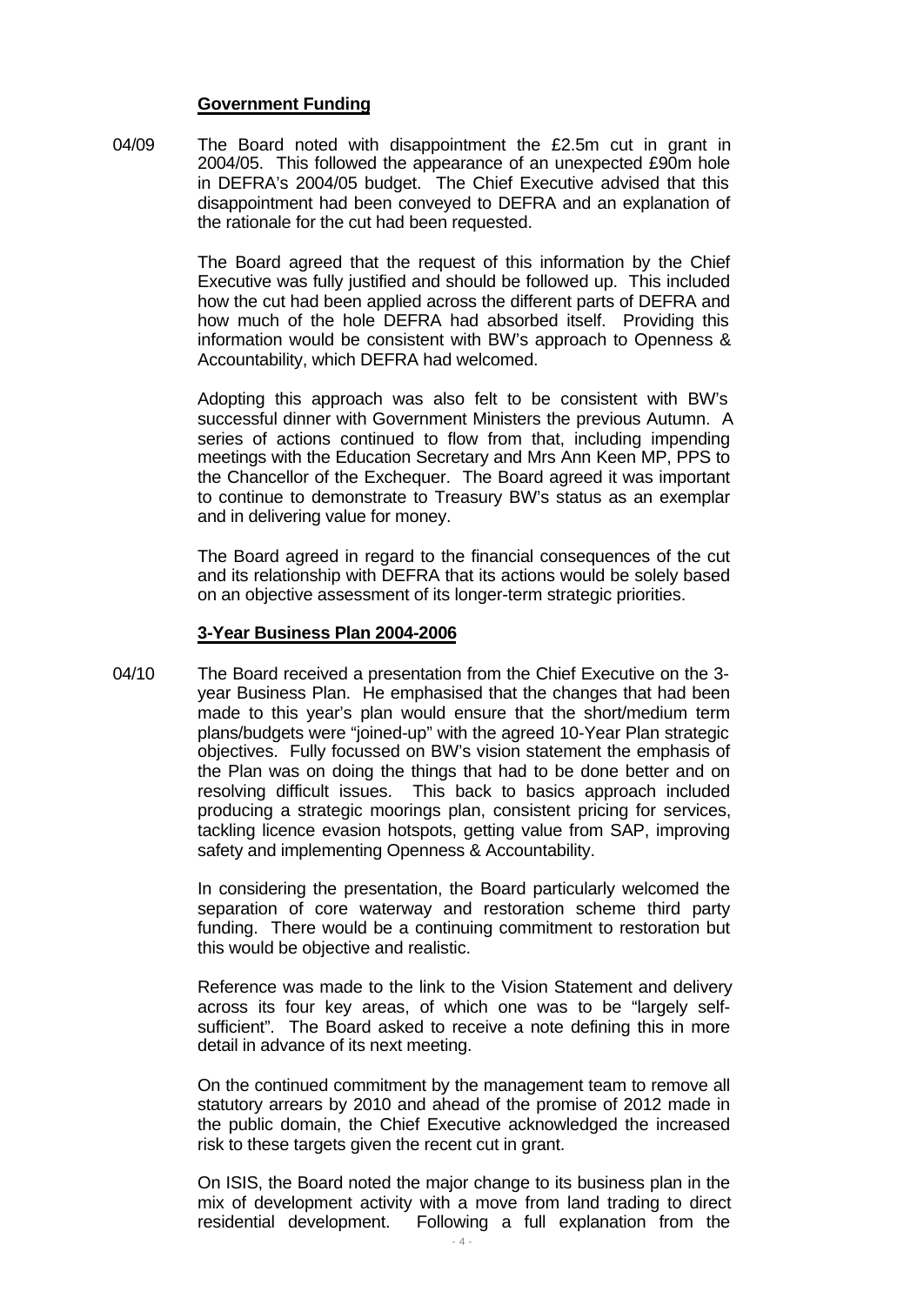Commercial Director of the reasons for this change, and an assurance that the risks had been identified and covered, the Board accepted the new approach.

On Watergrid, the Board noted that the Water Act 2003 effectively ruled out common carriage. This would have a marked effect on Watergrid's performance, particularly from 2008 onwards. It was agreed the Board would review the consequences of this and how it might be compensated for at a future meeting.

Dr Langslow referred to the recent review of length inspections by the Audit Committee and asked for inclusion of a statement reinforcing the importance of maintaining core quality in the Plan.

On the new management incentivisation plan and bonus categories, Sir Peter Soulsby, Chairman of the Remuneration Committee, explained the links to the 3 and 10 Year Plans. The Remuneration Committee would be reviewing this further with an update at the March Board Meeting.

The Board endorsed the general direction of the new planning process and the outline 3-year plan.

## **Quinquennial Review**

04/11 The Chief Executive reported that DEFRA's 5-Year Performance Review of BW had been re-titled "End to End Review". It would be an operational and business review concentrating on performance and quality. BW welcomed the opportunity to put a strong case for further commercial and other freedoms.

## **Information Communications Technology**

04/12 The Board approved proposals for the final stage of BW's Group IT strategy relating to the provision of desktop hardware and servers plus the related software. The Finance Director was authorised (subject to Government approval) to bring contract negotiations to a close with a preferred supplier from the short-list. It was suggested a 10-year contract might be overly long.

## **East Manchester – New Islington Development**

04/13 [Text excluded for reasons of commercial confidentiality.]

## **Bedford-Milton Keynes Link**

04/14 The Board noted the Chief Executive's conclusion that funding prospects for the BMK proposal would remain poor for the foreseeable future and BW resources allocated to it would reduce. This would be reviewed and taken up in the 3-Year Plan.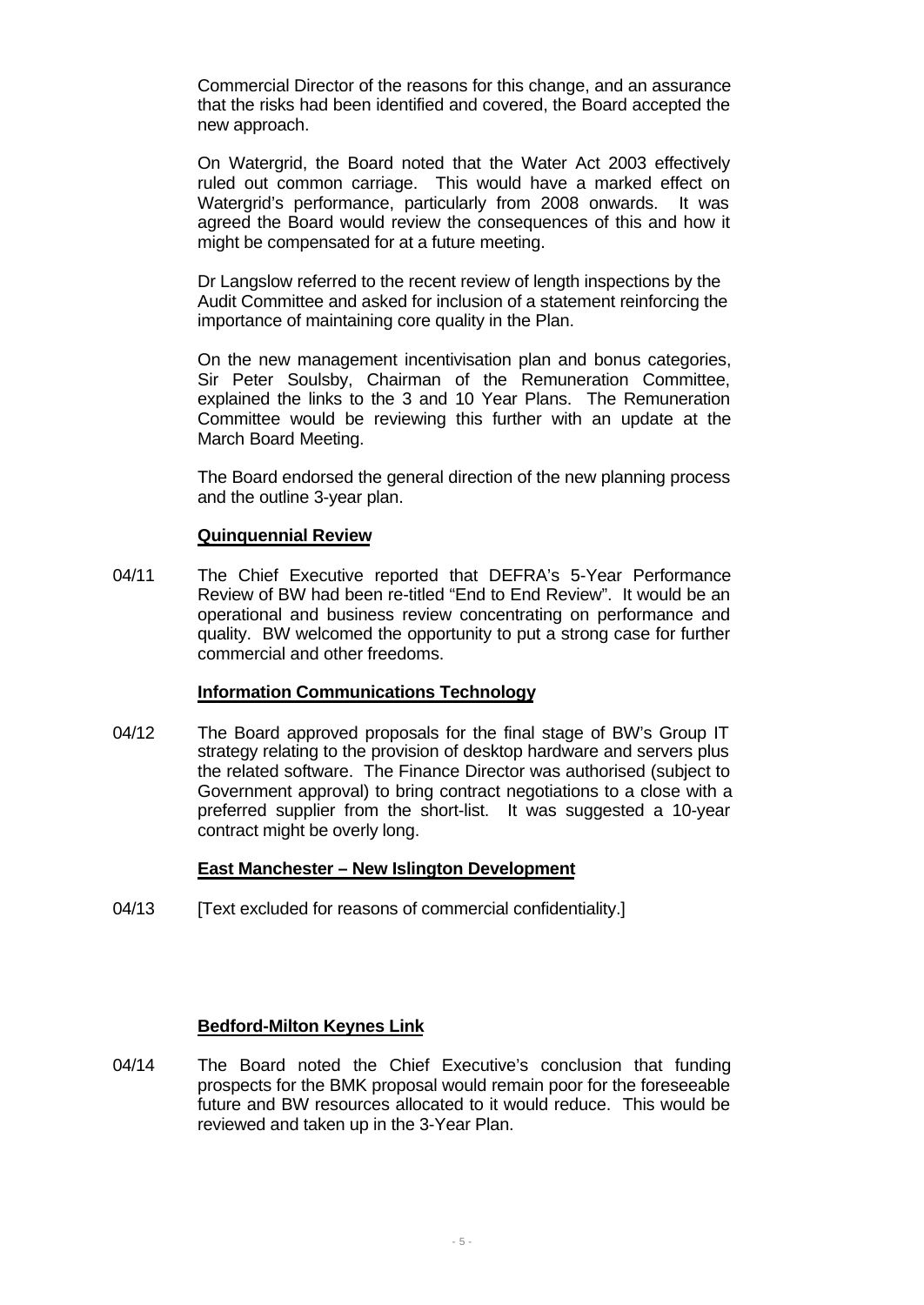## **Reservoirs & Water Supply**

04/15 Having received an update on water supplies, the Board asked for a fuller explanation of the implications for the cruising season at the next Board Meeting.

### **Moorings – Prompt Payment Discount**

04/16 It was noted that BW Marinas Limited intended from 1<sup>st</sup> April to withdraw, for the customers transferred to it, the 10% prompt payment discount currently offered to all BW moorings customers. This would bring BWML in line with the market and ensure it was not acting anticompetitively. BW was about to commission an independent review by consultants OXERA on all aspects of its own mooring pricing policy.

## **OPERATIONAL PROJECTS (BWB 3116)**

- 04/17 The following projects, which had been agreed by the Executive Directors, were noted:
	- **· Marsh Meadow Swing Bridge, Leeds & Liverpool Canal – Rufford Branch £260k (Backlog)**
	- **· Six Mile Bridge at New Bridge, Lancaster Canal £370k (Backlog)**
	- **· Bingley 5 Rise Locks, Leeds & Liverpool Canal £370k (Arrears)**
	- **· Sharpness Middle Gates, Gloucester & Sharpness Canal £380k (Arrears)**
	- **· Dunardy Locks 9, 10, 11, Crinan Canal £360k (Arrears)**
	- **· Fradley Waterway Wall Repair, Trent & Mersey Canal £380k (Arrears)**
	- **· Dredging Bruce Tunnel to Foxfield Lock 70, Kennet & Avon Canal £395K (Arrears)**
	- **· Customer Facilities Building Todd End, Dudley Canal £299k gross/£141k net**
	- **· Towpath Improvement, Beeston Canal, Nottingham £336k gross/£104k net**

Professor Fleming applauded the use of existing materials at Six Mile Bridge in terms of resource efficiency. He felt it would be consistent with BW's status as an exemplar in sustainability if an index rating were included for each project that came forward. The Technical Director would consider this and report further.

## **ANNUAL REPORT ON HEALTH & SAFETY IN BW**

04/18 The Board considered BWB 3117 by the Technical Director.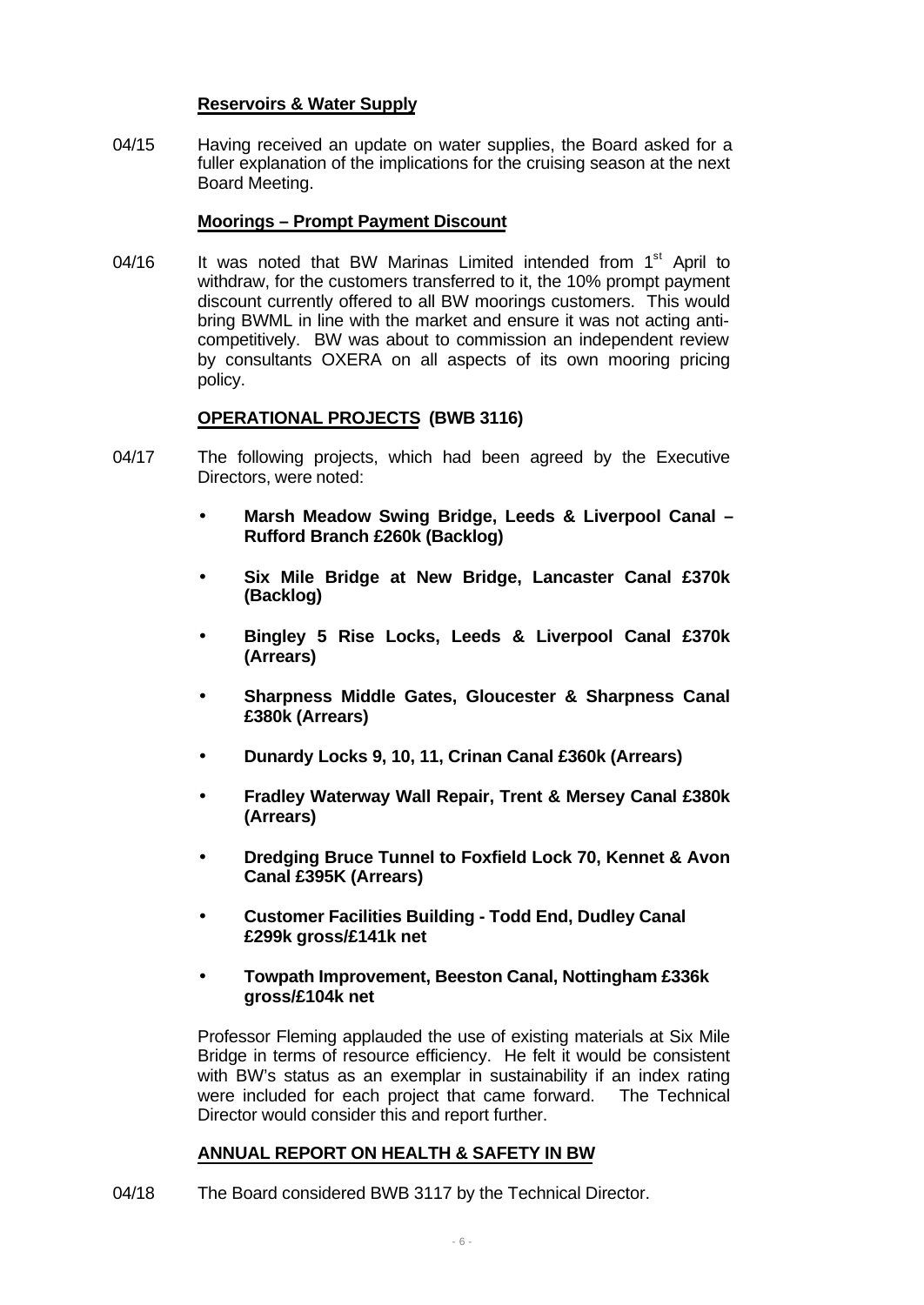The Board endorsed the new BW Health & Safety Policy Statement. This was welcomed by Dr Christie as a major step forward with a coherent structured approach, clearly identifying responsibilities. It was agreed that the section on the Technical Director's responsibility to the Board for safety, and acting as the representative of the Board, would be further reinforced.

The Board accepted that the construction industry was a suitable comparator for the time being but this would be kept under review. On safety performance, the Board underlined the need to move from the second to the upper quartile of this benchmark as a top priority. BW's Omnibus Contractors have all made progress and are in the top quartile. The important consideration was to have an objective basis of assessment and be able to act on it.

The Board noted progress in developing a Safety Transformation Programme in BW and also of the Occupational Health Initiative.

On User Safety, the Technical Director commended the recently published booklet "Managing Visitor Safety in the Countryside" to Board Members.

It was agreed Board Members would be invited to attend the BW National Safety Conference.

Mr Sim added that an additional target for 2004 was that all Business Managers and Executives would have safety improvement targets as one of their key performance indicators.

Dr Greener's proposal that interested Board Members and some Executive Directors should hold a Question and Answer session with the BW Safety Adviser, Mr Evans, was agreed.

The Board noted the Annual Safety Report and welcomed the progress made.

#### **THE WATERWAYS TRUST**

04/19 The Board noted BWB 3118.

The Chief Executive advised that he expected to be in a position very shortly to recommend to the Chairman, on the basis agreed at the previous Board Meeting, that a contract be concluded with the Waterways Trust for 2004/05.

On Trustees nominated to TWT by BW, for which there were currently two vacancies, the Chairman thanked Board Members for suggestions put to him. He would take these up with the Trust's Chairman when he met her next month.

#### **COMMERCIAL UPDATE & COMMERCIAL PROJECTS (BWB 3115)**

#### **Investment Strategy**

04/20 The progress report on BW's commercial investment strategy was noted.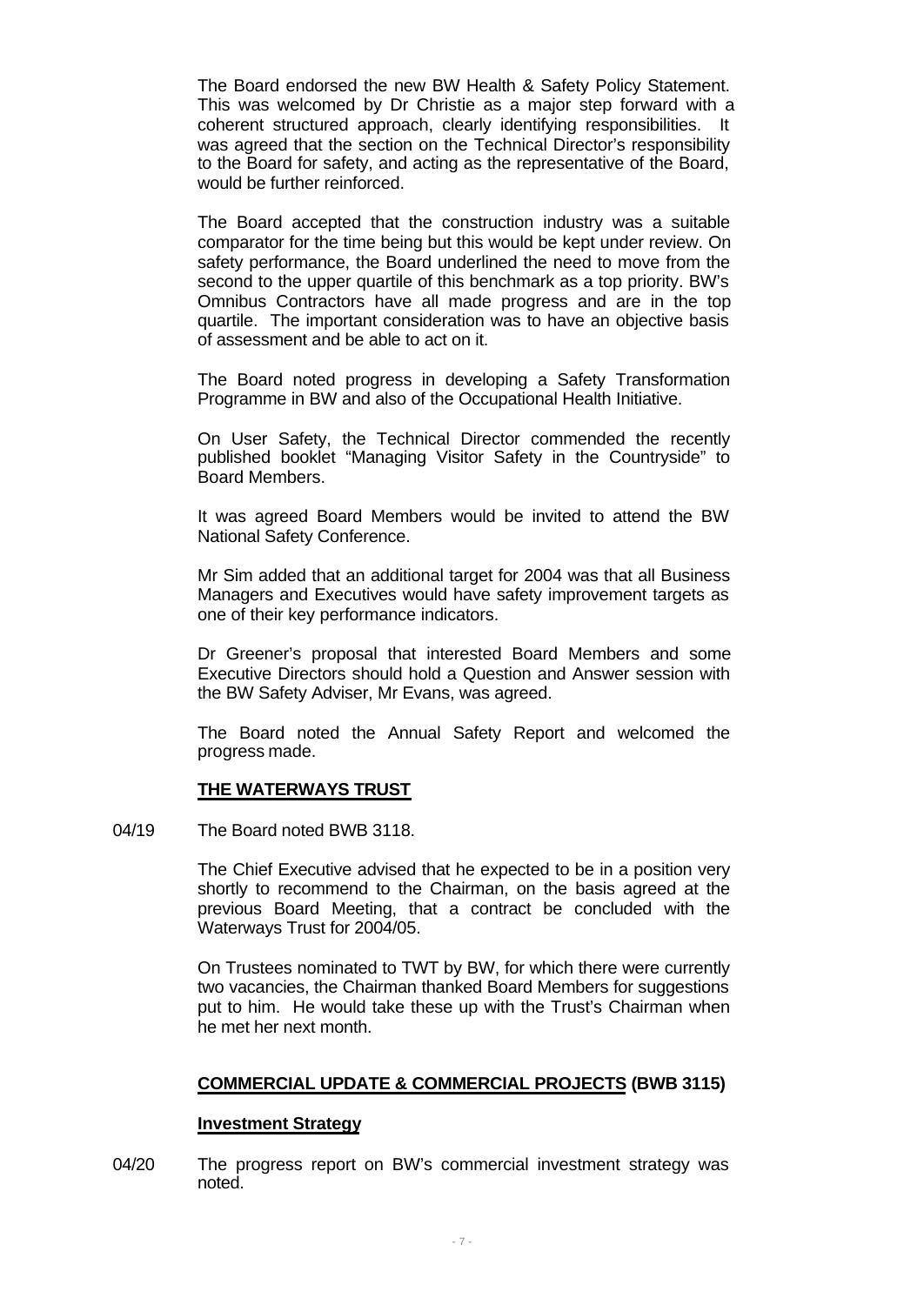### **Waterside Pub Partnership**

04/21 The Board approved the proposal to proceed with the Waterside Pub Partnership following the evaluation of the responses to the OJEU Notice issued on 24 November.

## **British Waterways Marinas Limited**

04/22 The Commercial Director referred to a recent meeting with the British Marine Federation and its continuing concerns about the Protocol. The Board considered these concerns but felt satisfied with the process of consultation and agreed that the protocol should now be implemented as published. An advance copy would be sent to the Waterways Minister who had asked to see this before giving consent to the transfer of assets from BW to BWML (as required under the Transport Acts). It would further be indicated that the approach was consistent with BW's commercial strategy that had been approved by the Minister.

### **BP Grangemouth**

04/23 The Commercial Director recalled that in September 2003 the Board had approved a proposal to enter a contract with Ondeo Industrial Services to supply water to BP's refinery at Grangemouth. Subsequently, BW had been advised by BP that they did not intend to progress the proposed contract. Instead they intended to enter into a new long-term contract with Scottish Water at a substantially reduced price to the existing arrangement. Mr Froomberg continued that legal advice had supported BW's serious concerns about the BP/Scottish Water contract, particularly on environment and sustainability grounds and issues of competition law. BW's concerns had been brought to the attention of the parties and the Scottish Executive has been kept advised.

> The Board supported the Executive's intention to pursue these matters and agreed that it was appropriate not only to keep officials at the Scottish Executive informed, but also that the Chairman should take up the Board's concerns with the Scottish Minister. It was accepted that BW's case should be thoroughly researched and carefully presented.

## **BW Mast Business**

04/24 Progress was noted.

It was confirmed that it was not BW policy to own telecoms masts.

## **Projects**

- 04/25 The Board approved the following projects:
	- **· Falkirk Trip Boats** authorisation of a further £100k commercial capital to the project.

[Text excluded for reasons of commercial confidentiality.]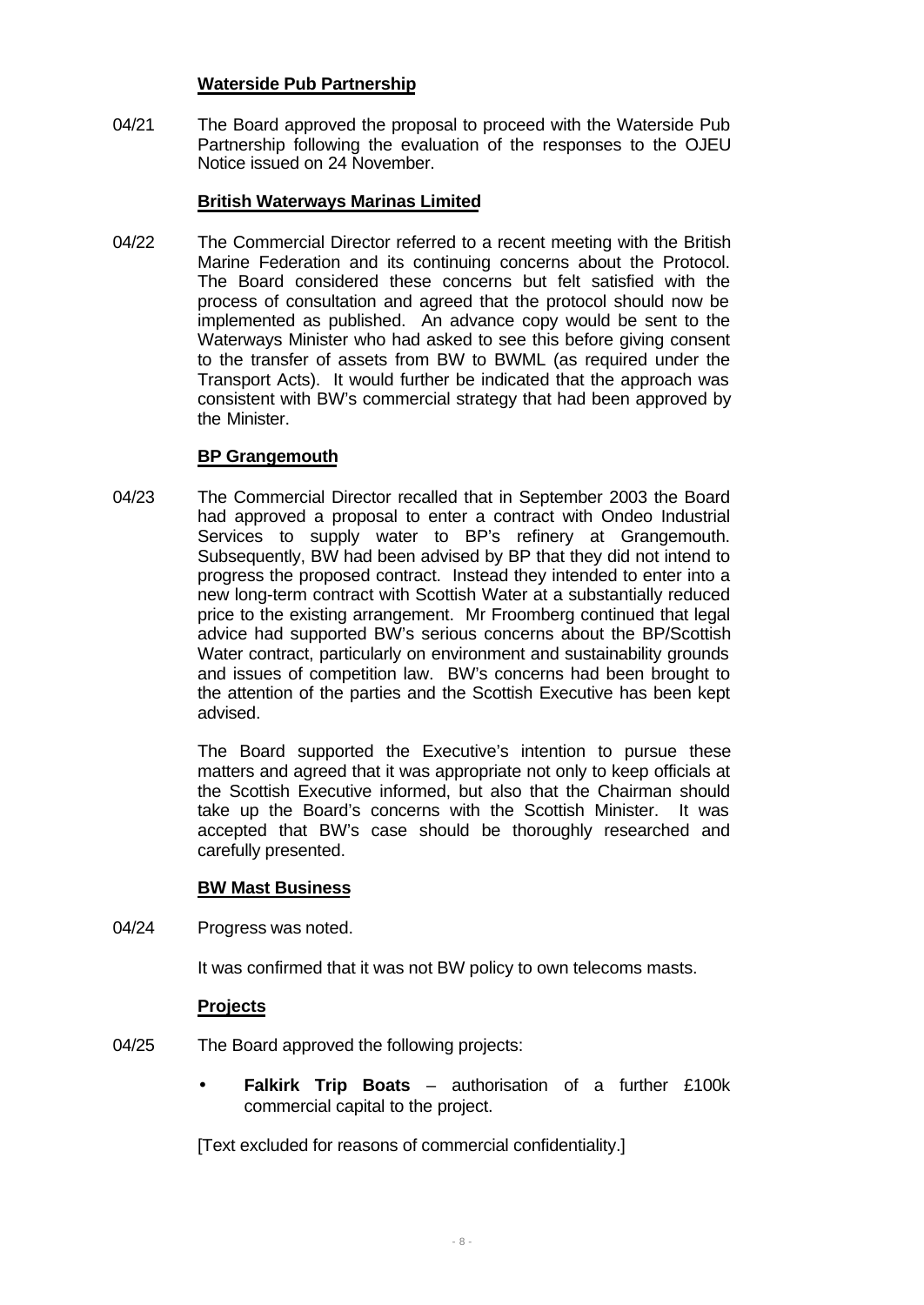The following project, which had been agreed by the Directors, was noted:

[Text excluded for reasons of commercial confidentiality.]

#### **STATUS OF WATERWAYS RESTORED TO NAVIGATION**

04/26 The Board considered BWB 3123 by the Legal Director, which dealt with waterways restored to navigation and the modernisation of statutory maintenance dimensions.

> The Board welcomed the proposed approach and agreed in principle to a programme of:

- **·** seeking reclassification of remainder waterways restored to navigation to the status of cruising waterways; and (at the same time and in parallel).
- **·** seeking modernisation of the statutory maintenance dimensions on certain other waterways where those dimensions manifestly do not reflect use or prospects of use.

It was noted that this change of policy was considered necessary given recent changes to the law of water resources regulation (notably the Water Act 2003).

Once preliminary investigatory work had been completed, there would be a further report to the Board on the scope of any reclassification, re-dimensioning and prospects of success before taking any formal steps.

#### **PROPOSAL FOR CAPTIVE RE-INSURANCE SUBSIDIARY**

04/27 The Board considered BWB 3119 by the Finance Director.

The Finance Director explained that the proposal related to BW's own insurance needs and was part of BW's on-going review of its risk management and insurance strategy.

The Board approved the principle of establishing a BW captive insurance subsidiary on the basis outlined in the memorandum.

#### **BRAND STRATEGY**

04/28 The Marketing & Communications Director introduced BWB 3121.

Mr Salem recalled that BW had developed a marketing strategy that was reviewed by the Board and incorporated in the Strategic Business Plan. The marketing strategy incorporated core brand values on which the Board had asked for an update.

Following a review, the Board welcomed the strategic approach to branding and looked forward to receiving periodic updates.

Comments by Ms Achmatowicz on the large volume of written material, ensuring consistency of format and making use of the latest electronic communication modes would be taken further by the Communications Director.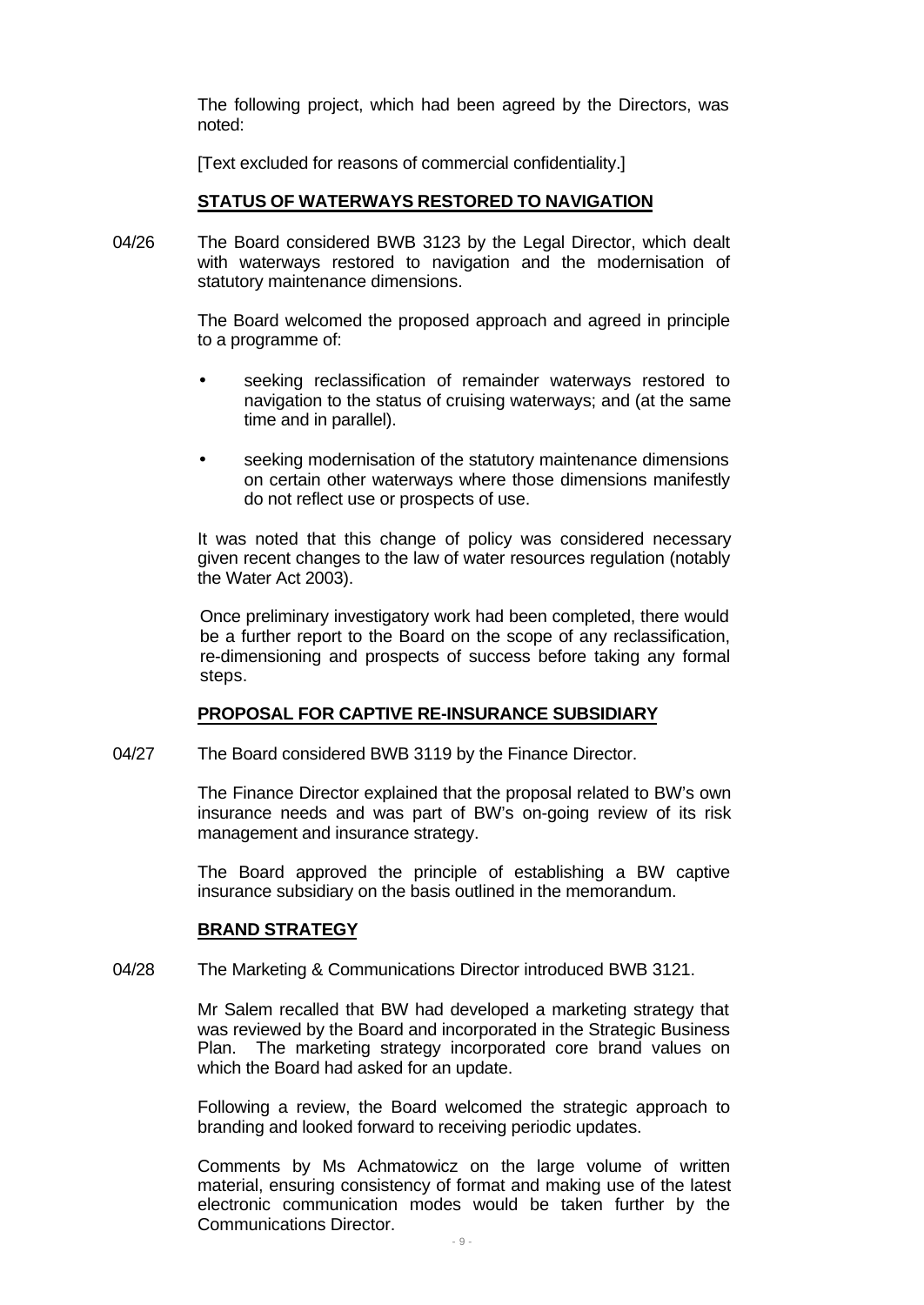An additional point made on communications was that "BW Monthly" should feature Board Members more often as part of the BW family. This was agreed.

## **REVIEW OF CORPORATE GOVERNANCE**

04/29 The Board considered BWB 3122 by the Legal Director which recommended actions to be taken by the Board to continue to follow best practice in corporate governance, particularly in the light of the Higgs Review on non-executive Directors and the Smith Review of Audit Committees.

Following a review, the Board:

- **·** Resolved to comply with the Combined Code on Corporate Governance (as published by the Financial Reporting Council in July 2003) adapted as necessary to take account of British Waterways status as a statutory public corporation;
- **·** Agreed in principle to establish a Nominations Committee for which draft terms of reference were tabled:
- **·** Noted that revised terms of reference for the Remuneration Committee will require the Board Chairman to stand down from it; and
- **·** Agreed in principle to establish a process for the performance evaluation of the Board, its committees and all individual Board Members;

The Chairman advised that he would contact Board Members individually on the Board Evaluation Questionnaire, which had been tabled, before the next Board meeting. There would be an update with further proposals for developing the corporate governance arrangements then.

#### **AUDIT COMMITTEE MEETING – 21 JANUARY 2004**

04/30 The Board received a report from the Chairman of the Audit Committee, Dr Langslow, on the principal matters discussed at its meeting on 21 January 2004. The three main areas of review had been Financial and Accounting issues, receipt of the draft Internal Audit Plan 2004/05 and the regular Internal Audit Summary of ongoing work.

> On the latter, the Committee had expressed concern about the findings in the report on length inspections. Actions that had been agreed following the review by the Committee were summarised in the report from the Chief Executive that was included with the Board papers. Dr Langslow confirmed the Committee was content with the position on length inspections on the basis of these actions being implemented.

#### **SEAL REGISTER**

04/31 The Seal Register, showing that document numbers 17,167 to 17,241 had been sealed since the last meeting of the Board was received.